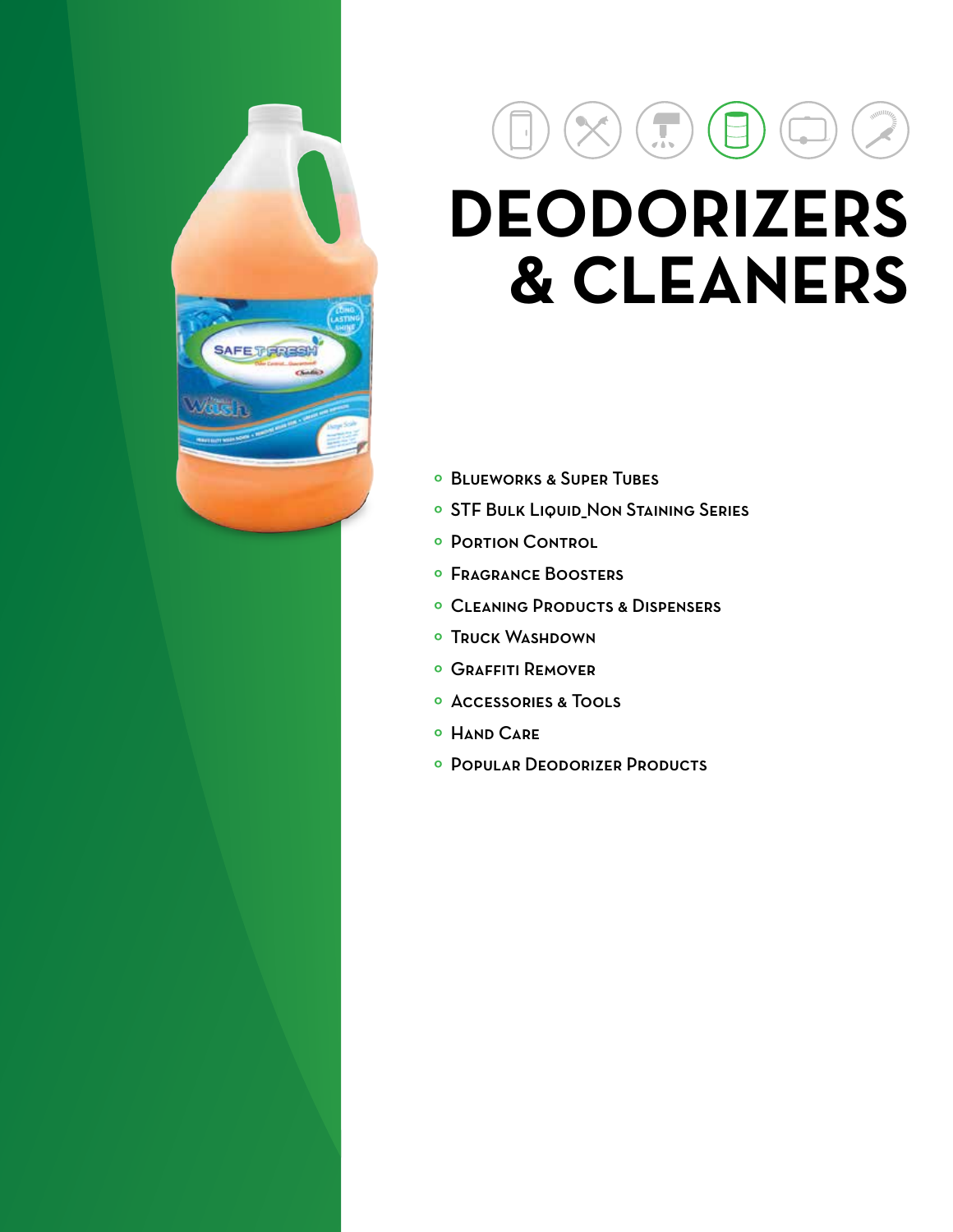### **LIQUID - NON FORMALDEHYDE BASED - NON STAINING DYE**

| <b>BLUE WORKS 150</b><br>(1/2-1OZ PER SERVICE)                                                                           |              |              |                              |                  |              |                |  |  |
|--------------------------------------------------------------------------------------------------------------------------|--------------|--------------|------------------------------|------------------|--------------|----------------|--|--|
|                                                                                                                          | <b>FOM</b>   | <b>HCIN</b>  |                              | <b>BGUM</b>      |              | <b>F&amp;C</b> |  |  |
| 1 GAL                                                                                                                    | 9241-866-001 |              | 9241-810-001                 | 9241-804-001     |              | 9241-817-001   |  |  |
| 6 GAL                                                                                                                    | 9241-866-005 |              | 9241-810-005                 | 9241-804-005     |              | 9241-817-005   |  |  |
| <b>55 GAL</b>                                                                                                            | 9241-866-055 |              | 9241-810-055                 | 9241-804-055     |              | 9241-817-055   |  |  |
| <b>275 GAL</b>                                                                                                           | 9241-866-275 |              | 9241-810-275                 | 9241-804-275     |              | 9241-817-275   |  |  |
| <b>BLUE WORKS 150</b><br>(1/2-1OZ PER SERVICE)                                                                           |              |              |                              |                  |              |                |  |  |
|                                                                                                                          | <b>CHRY</b>  |              | <b>RAZZLE B</b>              | <b>MULB</b>      |              |                |  |  |
| 1 GAL                                                                                                                    | 9241-808-001 |              | 9241-807-001                 | 9241-823-001     |              |                |  |  |
| 6 GAL                                                                                                                    | 9241-808-005 |              | 9241-807-005                 | 9241-823-005     |              |                |  |  |
| <b>55 GAL</b>                                                                                                            | 9241-808-055 |              | 9241-807-055<br>9241-823-055 |                  |              |                |  |  |
| <b>275 GAL</b>                                                                                                           | 9241-808-275 |              | 9241-807-275                 | 9241-823-275     |              |                |  |  |
| <b>SUPER TURBO TUBE SOLUTION</b><br>(FOR REFILLING EMPTY SUPER TUBE BOTTLES AND DIRECT APPLICATION ONLY - NOT DILUTIBLE) |              |              |                              |                  |              |                |  |  |
|                                                                                                                          | <b>HCIN</b>  | <b>BGUM</b>  | <b>F&amp;C</b>               | <b>LEM TWIST</b> | <b>MULB</b>  | LAVN           |  |  |
| 1 GAL                                                                                                                    | 9284-810-001 | 9284-804-001 | 9284-804-001                 | 9284-820-001     | 9284-823-001 | 9284-819-001   |  |  |
| 6 GAL                                                                                                                    | 9284-810-005 | 9341-804-005 | 9284-804-005                 |                  | 9284-823-005 | 9284-819-005   |  |  |

|                                                                               | RAZZEL B     |             |                |             |             |             |  |  |  |
|-------------------------------------------------------------------------------|--------------|-------------|----------------|-------------|-------------|-------------|--|--|--|
| 1 GAL                                                                         | 9284-807-001 |             |                |             |             |             |  |  |  |
| 6 GAL                                                                         | 9284-807-005 |             |                |             |             |             |  |  |  |
| <b>55 GAL</b>                                                                 | 9284-807-055 |             |                |             |             |             |  |  |  |
| <b>275 GAL</b>                                                                | 9284-807-055 |             |                |             |             |             |  |  |  |
| <b>SUPER TURBO TUBES</b><br>(6 BOTTLES PER CASE) 300 TO 600 SERVICES PER CASE |              |             |                |             |             |             |  |  |  |
|                                                                               | <b>HCIN</b>  | <b>BGUM</b> | <b>F&amp;C</b> | LEM TWIST   | MUI B       | LAVN        |  |  |  |
| 1 LT BOTTLE                                                                   | 9285-810-01  | 9285-801-01 | 9285-817-01    | 9285-820-01 | 9285-823-01 | 9285-819-01 |  |  |  |
| <b>CASE</b>                                                                   | 9285-810-03  | 9285-801-03 | 9258-817-03    | 9258-820-03 | 9258-823-03 | 9285-819-03 |  |  |  |
|                                                                               |              |             |                |             |             |             |  |  |  |

55 GAL 9284-810-055 9284-804-055 9284-804-055 33865 9284-823-055 9284-819-055 275 GAL 33882 33878 33878 33866 9284-823-055 9341-817-275

|             | RA77FI R    |  |  |  |
|-------------|-------------|--|--|--|
| 1 LT BOTTLE | 9285-801-01 |  |  |  |
| CASE        | 9285-807-03 |  |  |  |
|             |             |  |  |  |



**1-800-883-1123 • Prices Subject to Change Vol 2.1, Printed Feb, 2022 • Section 4 - Deodorizer & Cleaner - Parts Catalog • Page 148**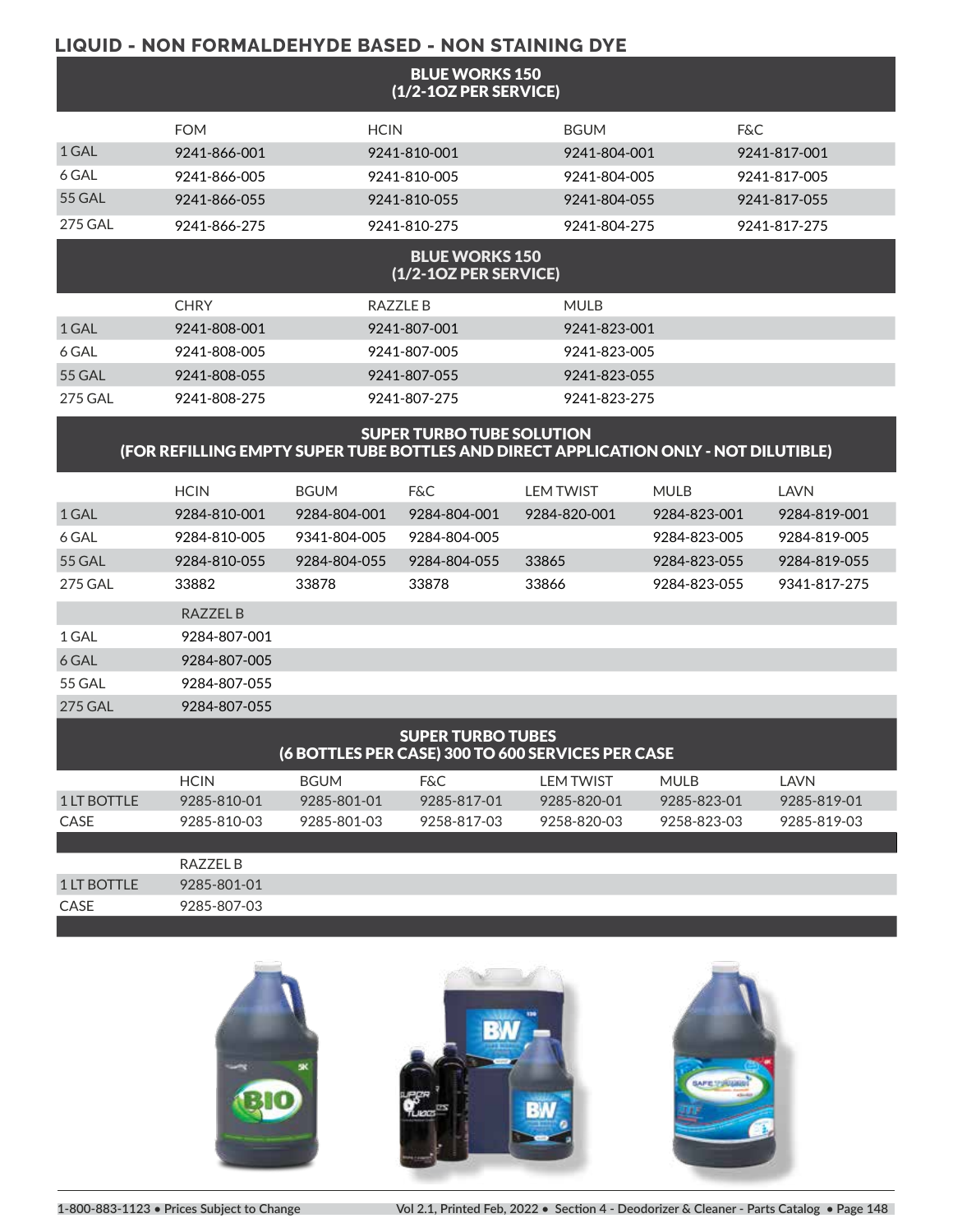### **LIQUID - NON FORMALDEHYDE BASED - NON STAINING DYE**

|                                            | STF 6K<br>(1/2-1OZ PER SERVICE) |             |                |                                           |            |            |             |             |  |
|--------------------------------------------|---------------------------------|-------------|----------------|-------------------------------------------|------------|------------|-------------|-------------|--|
|                                            | <b>HCIN</b>                     | <b>BGUM</b> | <b>F&amp;C</b> | <b>CHRY</b>                               | <b>LEM</b> | <b>RZB</b> | <b>MULB</b> | <b>LAVN</b> |  |
| 1 GAL                                      | 32767                           | 32869       | 33794          | 32708                                     | 32802      | 99814      | 32701       | 32463       |  |
| 6 GAL                                      | 32768                           | 32870       | 33795          | 32709                                     | 32803      | 33815      | 32702       | 32464       |  |
| <b>55 GAL</b>                              | 32769                           | 32871       | 33796          | 32711                                     | 32804      | 33816      | 32704       | 32465       |  |
| <b>275 GAL</b>                             | 32770                           | 32872       | 33797          | 32712                                     | 32805      | 33817      | 32705       | 32466       |  |
|                                            |                                 |             |                | STF <sub>5K</sub><br>(1-2OZ PER SERVICE)  |            |            |             |             |  |
|                                            | <b>HCIN</b>                     | <b>BGUM</b> | <b>F&amp;C</b> | <b>CHRY</b>                               | <b>LEM</b> | <b>RZB</b> | <b>MULB</b> | <b>LAVN</b> |  |
| 1 GAL                                      | 33790                           | 32863       | 33799          | 32675                                     | 32797      | 33819      | 32669       | 32471       |  |
| 6 GAL                                      | 33791                           | 32864       | 33800          | 32676                                     | 32798      | 33820      | 32670       | 32472       |  |
| 55 GAL                                     | 32766                           | 32865       | 33801          | 32677                                     | 32799      | 33821      | 32671       | 32473       |  |
| <b>275 GAL</b>                             | 33418                           | 32866       | 33802          | 32678                                     | 32800      | 33822      | 32672       | 32474       |  |
| STF <sub>4K</sub><br>(1-3OZ PER SERVICE)   |                                 |             |                |                                           |            |            |             |             |  |
|                                            | <b>HCIN</b>                     | <b>BGUM</b> | <b>F&amp;C</b> | <b>CHRY</b>                               | <b>LEM</b> | <b>RZB</b> | <b>MULB</b> | <b>LAVN</b> |  |
| 1 GAL                                      | 33789                           | 32858       | 33809          | 32645                                     | 32792      | 33824      | 32475       | 32639       |  |
| 6 GAL                                      | 32764                           | 32859       | 33810          | 32646                                     | 32793      | 33825      | 32476       | 32640       |  |
| 55 GAL                                     | 33263                           | 32860       | 33811          | 32647                                     | 32794      | 33826      | 32477       | 32641       |  |
| <b>275 GAL</b>                             | 32765                           | 32861       | 33812          | 32648                                     | 32792      | 33827      | 32477       | 32642       |  |
|                                            |                                 |             |                | STF <sub>3K</sub><br>(2-4OZ PER SERVICE)  |            |            |             |             |  |
|                                            | <b>HCIN</b>                     | <b>BGUM</b> | <b>F&amp;C</b> | <b>CHRY</b>                               | <b>LEM</b> | <b>RZB</b> | <b>MULB</b> | <b>LAVN</b> |  |
| 1 GAL                                      | 33787                           | 32852       | 33804          | 32605                                     | 32787      | 33829      | 32621       | 32479       |  |
| 6 GAL                                      | 33788                           | 32853       | 32605          | 32606                                     | 32788      | 33830      | 32622       | 32480       |  |
| 55 GAL                                     | 32762                           | 32854       | 33806          | 32607                                     | 32789      | 33831      | 32623       | 32481       |  |
| <b>275 GAL</b>                             | 32763                           | 32855       | 33807          | 32608                                     | 32790      | 33832      | 32624       | 32482       |  |
| <b>STF BIO 5000</b><br>(3-5OZ PER SERVICE) |                                 |             |                |                                           |            |            |             |             |  |
|                                            | <b>BGUM</b>                     |             |                |                                           |            |            |             |             |  |
| 1 GAL                                      | 31340                           |             |                |                                           |            |            |             |             |  |
| 6 GAL                                      | 31341                           |             |                |                                           |            |            |             |             |  |
| <b>55 GAL</b>                              | 31342                           |             |                |                                           |            |            |             |             |  |
|                                            |                                 |             |                | <b>STF BIO 3000</b><br>(4 OZ PER SERVICE) |            |            |             |             |  |
|                                            | <b>BGUM</b>                     |             |                |                                           |            |            |             |             |  |
| 1 GAL                                      | 31336                           |             |                |                                           |            |            |             |             |  |
| 6 GAL                                      | 31337                           |             |                |                                           |            |            |             |             |  |
| <b>55 GAL</b>                              | 31338                           |             |                |                                           |            |            |             |             |  |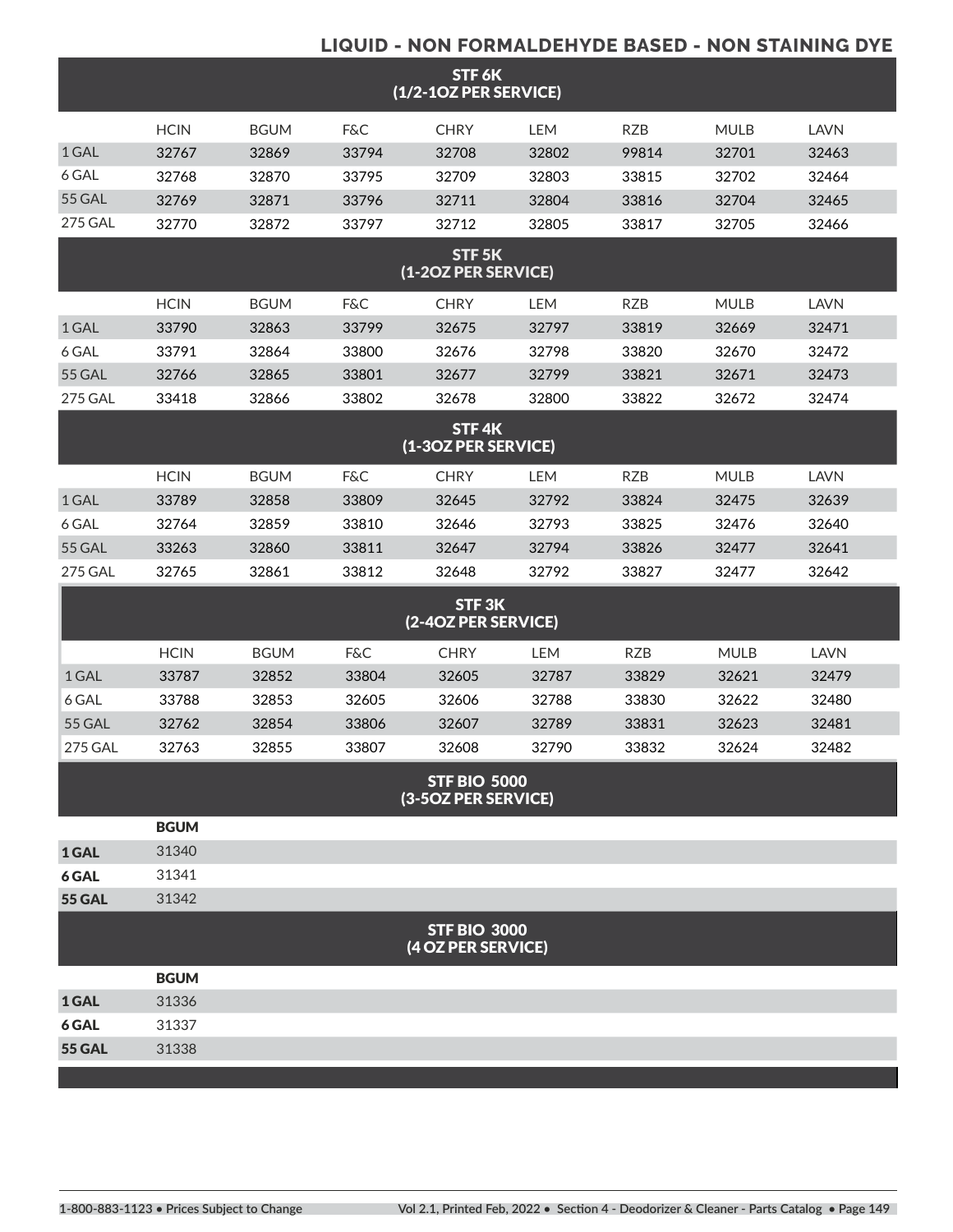### **PORTION CONTROL**

### QUICKBLUE WINTER/EVENT PACKETS (85 PER BAG/255 PER CASE) (1 PACKET PER SERVICE)

|             | <b>BGUM</b> |
|-------------|-------------|
| <b>BAG</b>  | 33783       |
| <b>CASE</b> | 32339       |

| <b>QUICKSCENT EVENT PACKETS</b><br>(85PER BAG/255 PER CASE) (1 PACKET PER SERVICE)    |             |             |                 |  |  |  |  |
|---------------------------------------------------------------------------------------|-------------|-------------|-----------------|--|--|--|--|
|                                                                                       | <b>BGUM</b> | <b>MULB</b> | <b>COCO CRM</b> |  |  |  |  |
| <b>BAG</b>                                                                            | 33784       | 33785       | 33868           |  |  |  |  |
| <b>CASE</b>                                                                           | 33517       | 33520       | 33690           |  |  |  |  |
| <b>QUICKSCENT REGULAR PACKETS</b><br>(85 PER BAG/255 PER CASE) (1 PACKET PER SERVICE) |             |             |                 |  |  |  |  |
|                                                                                       | <b>BGUM</b> | <b>MULB</b> | <b>COCO CRM</b> |  |  |  |  |
| <b>BAG</b>                                                                            | 33729       | 33730       | 33869           |  |  |  |  |
| <b>CASE</b>                                                                           | 33518       | 33521       | 33692           |  |  |  |  |
| <b>QUICKSCENTS PLUS PACKETS</b><br>(85 PER BAG/255 PER CASE) (1 PACKET PER SERVICE)   |             |             |                 |  |  |  |  |
|                                                                                       | <b>BGUM</b> | <b>MULB</b> | <b>COCO CRM</b> |  |  |  |  |
| <b>BAG</b>                                                                            | 33732       | 33733       | 33870           |  |  |  |  |
| <b>CASE</b>                                                                           | 33519       | 33522       | 33694           |  |  |  |  |

### QUICKSCENTS BIO PACKETS 60 GRAM (40 PER BAG/ 200 PER CASE) (1 PACKET PER SERVICE)

|             | <b>BGUM</b> |                                                                                            |
|-------------|-------------|--------------------------------------------------------------------------------------------|
| <b>BAG</b>  | 19249       |                                                                                            |
| <b>CASE</b> | 19190       |                                                                                            |
|             |             | <b>QUICKSCENTS BIO PACKETS 30 GRAM</b><br>(80 PER BAG/400 PER CASE) (1 PACKET PER SERVICE) |
|             | <b>BGUM</b> |                                                                                            |
| <b>BAG</b>  | 30931       |                                                                                            |
| <b>CASE</b> | 20758       |                                                                                            |
|             |             |                                                                                            |

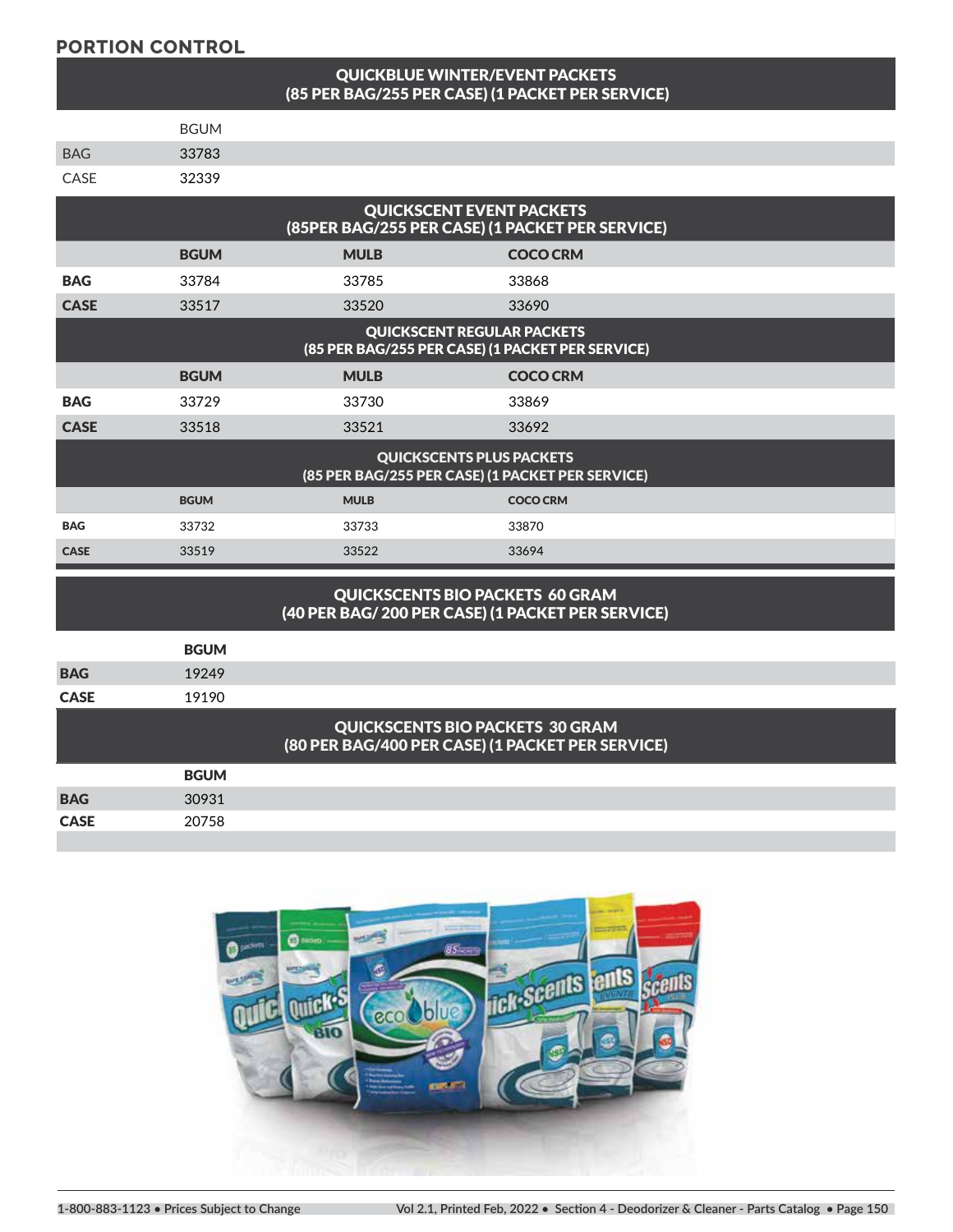### **PORTION CONTROL**

|            | <b>ECO BLUE PLUS</b><br>(85 per Bag/255 per Case) (1 packet per service)    |       |             |  |  |  |  |  |  |
|------------|-----------------------------------------------------------------------------|-------|-------------|--|--|--|--|--|--|
|            | LAVN                                                                        | LEMN  | <b>BGUM</b> |  |  |  |  |  |  |
| <b>Bag</b> | 33948                                                                       |       |             |  |  |  |  |  |  |
| Case       | 33949                                                                       | 34294 | 34295       |  |  |  |  |  |  |
|            |                                                                             |       |             |  |  |  |  |  |  |
|            | <b>ECO BLUE REGULAR</b><br>(85 per Bag/255 per Case) (1 packet per service) |       |             |  |  |  |  |  |  |
|            | LAVN                                                                        | LEMN  | <b>BGUM</b> |  |  |  |  |  |  |

| <b>ECO BLUE EVENT</b><br>(85 per Bag/255 per Case) (1 packet per service) |                                                      |                      |                      |  |  |  |  |  |  |
|---------------------------------------------------------------------------|------------------------------------------------------|----------------------|----------------------|--|--|--|--|--|--|
| Case                                                                      | <b>LAVN</b><br>34297                                 | <b>LEMN</b><br>34296 | <b>BGUM</b><br>34298 |  |  |  |  |  |  |
|                                                                           | <b>NEW BIO ODOR DIGESTER</b><br><b>Ready to Use!</b> |                      |                      |  |  |  |  |  |  |

Case 34297 34296 34298

| 6 gal   | 34303 |  |  |
|---------|-------|--|--|
| 55 gal  | 34304 |  |  |
| 275 gal | 34305 |  |  |
|         |       |  |  |

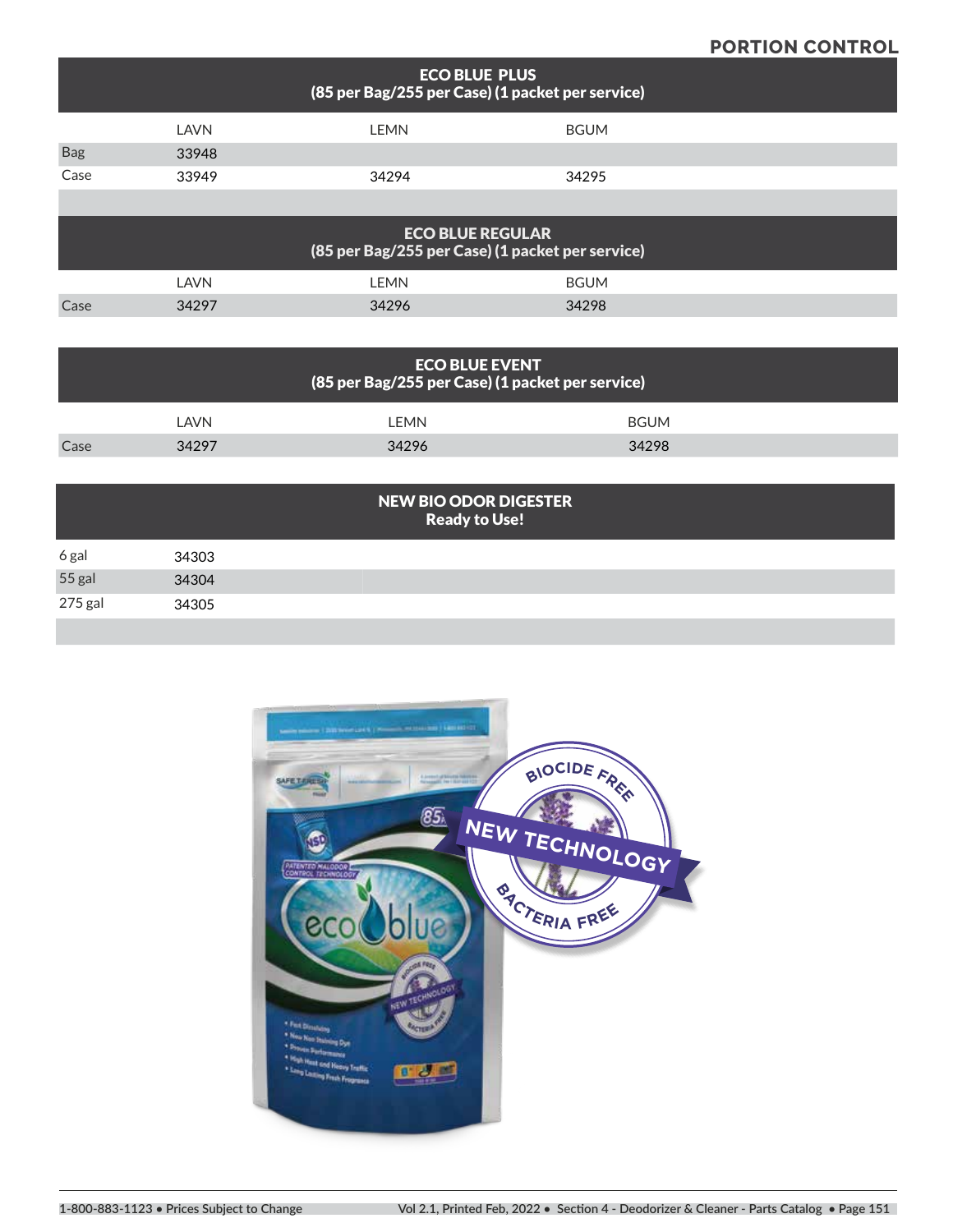### **FRAGRANCE BOOSTERS**

| AIR FRESHNER SCENT DISKS 4.5gr<br>(100 per Bag/500 per Case) (1 disc per service) |             |             |                                                                       |                                                  |                  |  |
|-----------------------------------------------------------------------------------|-------------|-------------|-----------------------------------------------------------------------|--------------------------------------------------|------------------|--|
|                                                                                   | <b>HCIN</b> | <b>BGUM</b> | <b>F&amp;C</b>                                                        | <b>CHRY</b>                                      | <b>LEM TWIST</b> |  |
| <b>BAG 100</b>                                                                    | 33915       | 33907       | 33919                                                                 | 33911                                            | 33931            |  |
| <b>CASE 300</b>                                                                   | 33916       | 33908       | 33920                                                                 | 33912                                            | 33932            |  |
| <b>PAIL 750</b>                                                                   | 33917       | 33909       | 33921                                                                 | 33913                                            | 33933            |  |
|                                                                                   |             |             | <b>AIR FRESHNER SCENT DISKS 4.5GR</b>                                 | (100 PER BAG/500 PER CASE) (1 DISC PER SERVICE)  |                  |  |
|                                                                                   | <b>RZB</b>  | <b>LAVN</b> | <b>MULB</b>                                                           | <b>COCRM</b>                                     |                  |  |
| <b>BAG 100</b>                                                                    | 33939       | 33927       | 33935                                                                 | 33923                                            |                  |  |
| <b>CASE 300</b>                                                                   | 33940       | 33928       | 33936                                                                 | 33924                                            |                  |  |
| <b>PAIL 750</b>                                                                   | 33941       | 33929       | 33937                                                                 | 33925                                            |                  |  |
|                                                                                   |             |             |                                                                       |                                                  |                  |  |
|                                                                                   |             |             | <b>CABANA SPRAY</b><br>(1/2OZ PER SERVICE)                            |                                                  |                  |  |
|                                                                                   | <b>HCIN</b> | <b>BGUM</b> | <b>F&amp;C</b>                                                        | <b>CHRY</b>                                      | <b>LEM</b>       |  |
| 32 OZ                                                                             | 31470       | 31467       | 33738                                                                 | 31465                                            | 31466            |  |
| 1 GAL                                                                             | 18162       | 17194       | 33739                                                                 | 17178                                            | 17186            |  |
| 6 GAL                                                                             | 18163       | 17196       | 33740                                                                 | 17180                                            | 17188            |  |
| <b>55 GAL</b>                                                                     | 18164       | 17198       | 33741                                                                 | 17182                                            | 17190            |  |
| <b>275 GAL</b>                                                                    | 33753       | 33749       | 33742                                                                 | 32394                                            | 33756            |  |
|                                                                                   |             |             | <b>CABANA SPRAY</b><br>(1/2OZ PER SERVICE)                            |                                                  |                  |  |
|                                                                                   | <b>RZB</b>  | <b>LAVN</b> | <b>MULB</b>                                                           | <b>COCRM</b>                                     |                  |  |
| 32 OZ                                                                             | 33744       | 32489       | 31468                                                                 | 33750                                            |                  |  |
| 1 GAL                                                                             | 33745       | 32490       | 17202                                                                 | 33751                                            |                  |  |
| 6 GAL                                                                             | 33746       | 32491       | 17204                                                                 | 33696                                            |                  |  |
| <b>55 GAL</b>                                                                     | 33747       | 32492       | 17206                                                                 | 33697                                            |                  |  |
| <b>275 GAL</b>                                                                    | 33748       | 33754       | 33226                                                                 | 33752                                            |                  |  |
|                                                                                   |             |             | <b>NON PARA URINAL BLOCKS 3OZ</b>                                     | (24 PER BAG/ 144 PER CASE) (1 BLOCK PER SERVICE) |                  |  |
|                                                                                   | <b>FFLO</b> |             |                                                                       |                                                  |                  |  |
| <b>BAG</b>                                                                        | 31573       |             |                                                                       |                                                  |                  |  |
| <b>CASE</b>                                                                       | 31574       |             |                                                                       |                                                  |                  |  |
|                                                                                   |             |             | <b>PARA URINAL BLOCKS 40Z</b><br>(144 PER CASE) (1 BLOCK PER SERVICE) |                                                  |                  |  |
|                                                                                   | <b>CHRY</b> |             |                                                                       |                                                  |                  |  |
| <b>CASE</b>                                                                       | 17306       |             |                                                                       |                                                  |                  |  |
|                                                                                   |             |             | <b>URINAL SCREENS</b>                                                 | (12 PER PACK/72 PER CASE) (1 SCREEN PER SERVICE) |                  |  |
|                                                                                   | <b>LAV</b>  | <b>HCIN</b> | <b>SV</b>                                                             | <b>MTBZ</b>                                      |                  |  |
| <b>BOX</b>                                                                        | 33877       | 32384       | 32355                                                                 | 33625                                            |                  |  |
| <b>CASE</b>                                                                       | 33626       | 33625       | 32227                                                                 | 32383                                            |                  |  |
|                                                                                   |             |             |                                                                       |                                                  |                  |  |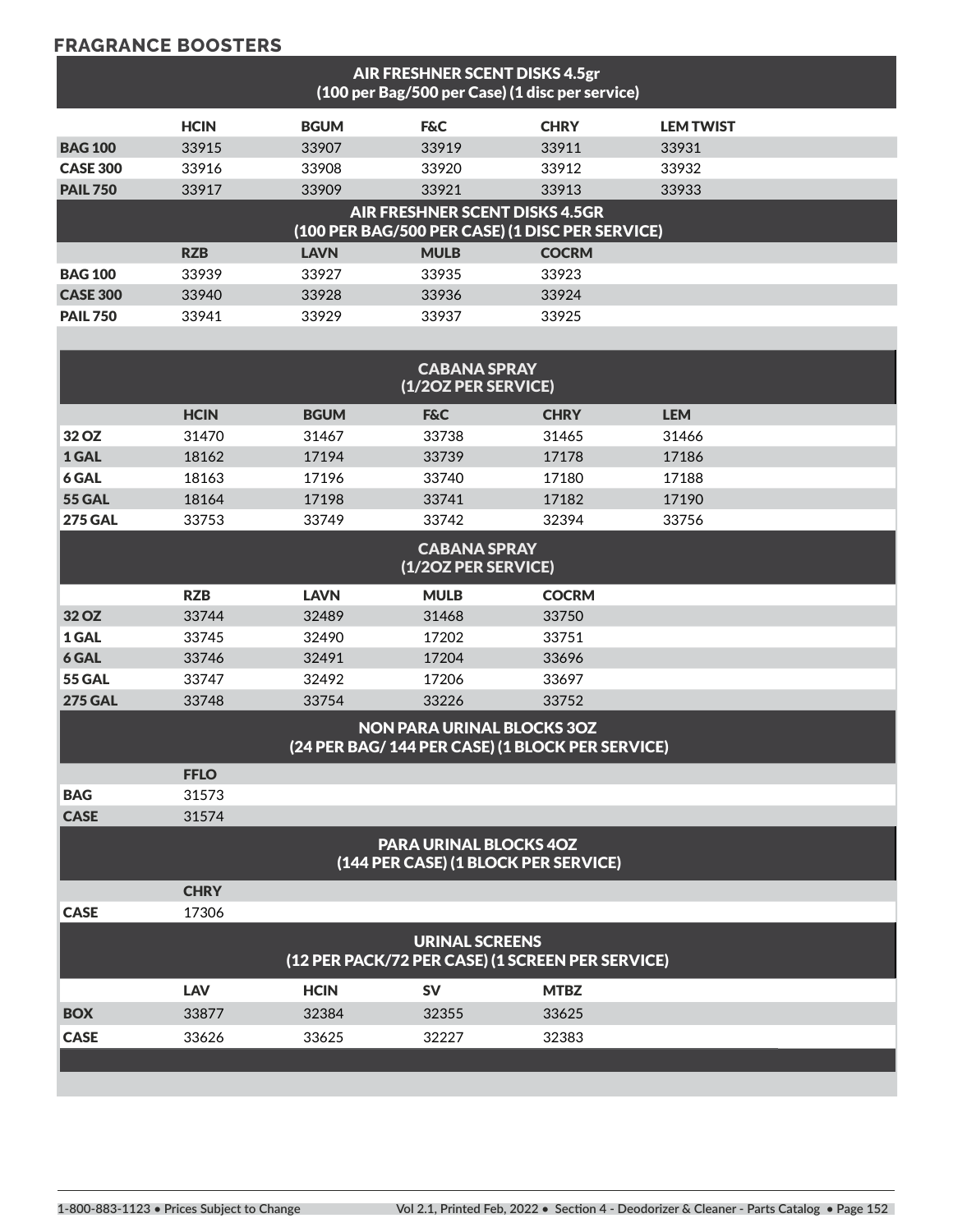

# **con·ven·ience**

**1.** the state of being able to proceed with something with little effort or difficulty.



## **PORTION CONTROL**

Portion Control packets are a fast, fresh, and easy way to service your portable restrooms and trailers. Each packet contains time released biocides that counteract odor causing bacteria, a long-lasting fragrance and powerful blue non staining dye.

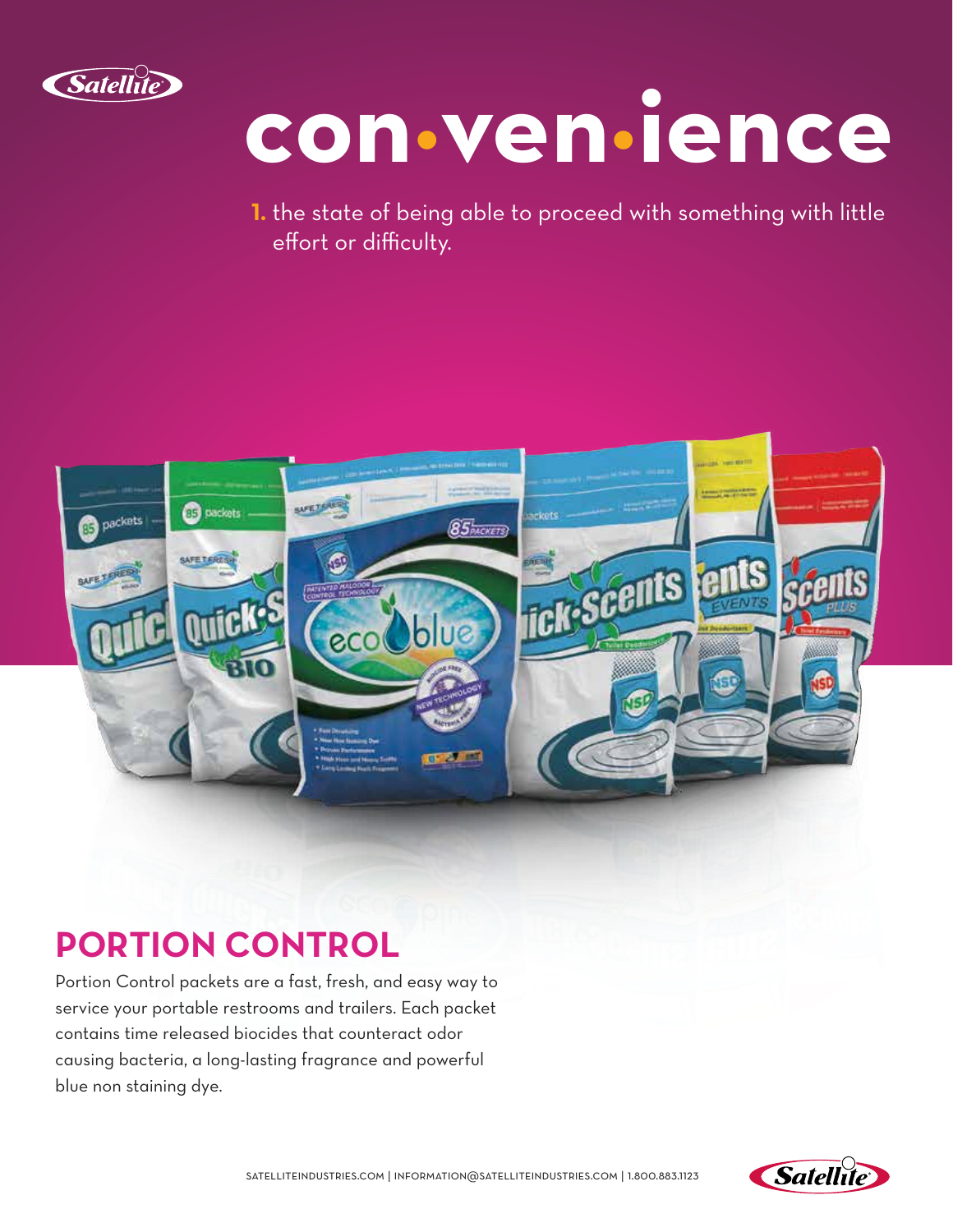### **CLEANING PRODUCTS**

|                |             |            | URINAL CLEANER/INDUSTRIAL DEGREASER                                                           | (NON ACID BASED)                               |            |             |             |
|----------------|-------------|------------|-----------------------------------------------------------------------------------------------|------------------------------------------------|------------|-------------|-------------|
|                | PART#       |            |                                                                                               |                                                |            |             |             |
| 32 OZ          | 31144       |            |                                                                                               |                                                |            |             |             |
| 1 GAL          | 16356       |            |                                                                                               |                                                |            |             |             |
| 6 GAL          | 16357       |            |                                                                                               |                                                |            |             |             |
| <b>55 GAL</b>  | 16970       |            |                                                                                               |                                                |            |             |             |
| <b>275 GAL</b> | 32358       |            |                                                                                               |                                                |            |             |             |
|                |             |            | <b>ALL PURPOSE CLEANER/DEGREASER</b>                                                          |                                                |            |             |             |
|                | PART#       |            |                                                                                               |                                                |            |             |             |
| 32 OZ          | 33429       |            |                                                                                               |                                                |            |             |             |
| 1 GAL          | 33423       |            |                                                                                               |                                                |            |             |             |
| 6 GAL          | 33424       |            |                                                                                               |                                                |            |             |             |
| <b>55 GAL</b>  | 33425       |            |                                                                                               |                                                |            |             |             |
| <b>275 GAL</b> | 33426       |            |                                                                                               |                                                |            |             |             |
|                |             |            |                                                                                               | <b>TRUCK WASHDOWN</b><br>(DILUTE 8 OZ: 55 GAL) |            |             |             |
|                | <b>HCIN</b> | <b>BGM</b> | <b>F&amp;C</b>                                                                                | <b>CHRY</b>                                    | <b>LEM</b> | <b>LAVN</b> | <b>MULB</b> |
| 32 OZ          | 33775       | 33763      | 33758                                                                                         | 33764                                          | 33764      | 33765       | 33767       |
| 1 GAL          | 33776       | 30870      | 33759                                                                                         | 30873                                          | 33771      | 32560       | 30876       |
| 6 GAL          | 30868       | 30871      | 33760                                                                                         | 30874                                          | 33772      | 32561       | 30877       |
| <b>55 GAL</b>  | 30869       | 30872      | 33761                                                                                         | 30875                                          | 33773      | 32562       | 30878       |
| <b>275 GAL</b> | 33777       | 33168      | 33762                                                                                         | 33833                                          | 33774      | 33766       | 33768       |
|                |             |            |                                                                                               | <b>SPONGE</b>                                  |            |             |             |
| <b>SPONGE</b>  | 30914       |            |                                                                                               |                                                |            |             |             |
|                |             |            | <b>GRAFFIX LIQUID GRAFFITI REMOVER</b><br>(layer surface) (32oz 12 per box) (1 gal 4 per box) |                                                |            |             |             |
|                | PART#       |            |                                                                                               |                                                |            |             |             |
| 32 OZ          | 31392       |            |                                                                                               |                                                |            |             |             |
| 1 GAL          | 31368       |            |                                                                                               |                                                |            |             |             |
| 6 GAL          | 31369       |            |                                                                                               |                                                |            |             |             |
| 55 GAL         | 31370       |            |                                                                                               |                                                |            |             |             |
|                |             |            | <b>QUICK FIX GRAFFITI REMOVER</b><br>(SOLVENT) (32oz 12 per box) (1 gal 4 per box)            |                                                |            |             |             |
|                | PART#       |            |                                                                                               |                                                |            |             |             |
| 32 OZ          | 33545       |            |                                                                                               |                                                |            |             |             |
| 1 GAL          | 33867       |            |                                                                                               |                                                |            |             |             |
| 6 GAL          | 33546       |            |                                                                                               |                                                |            |             |             |
| <b>55 GAL</b>  | 33533       |            |                                                                                               |                                                |            |             |             |

and the company of the company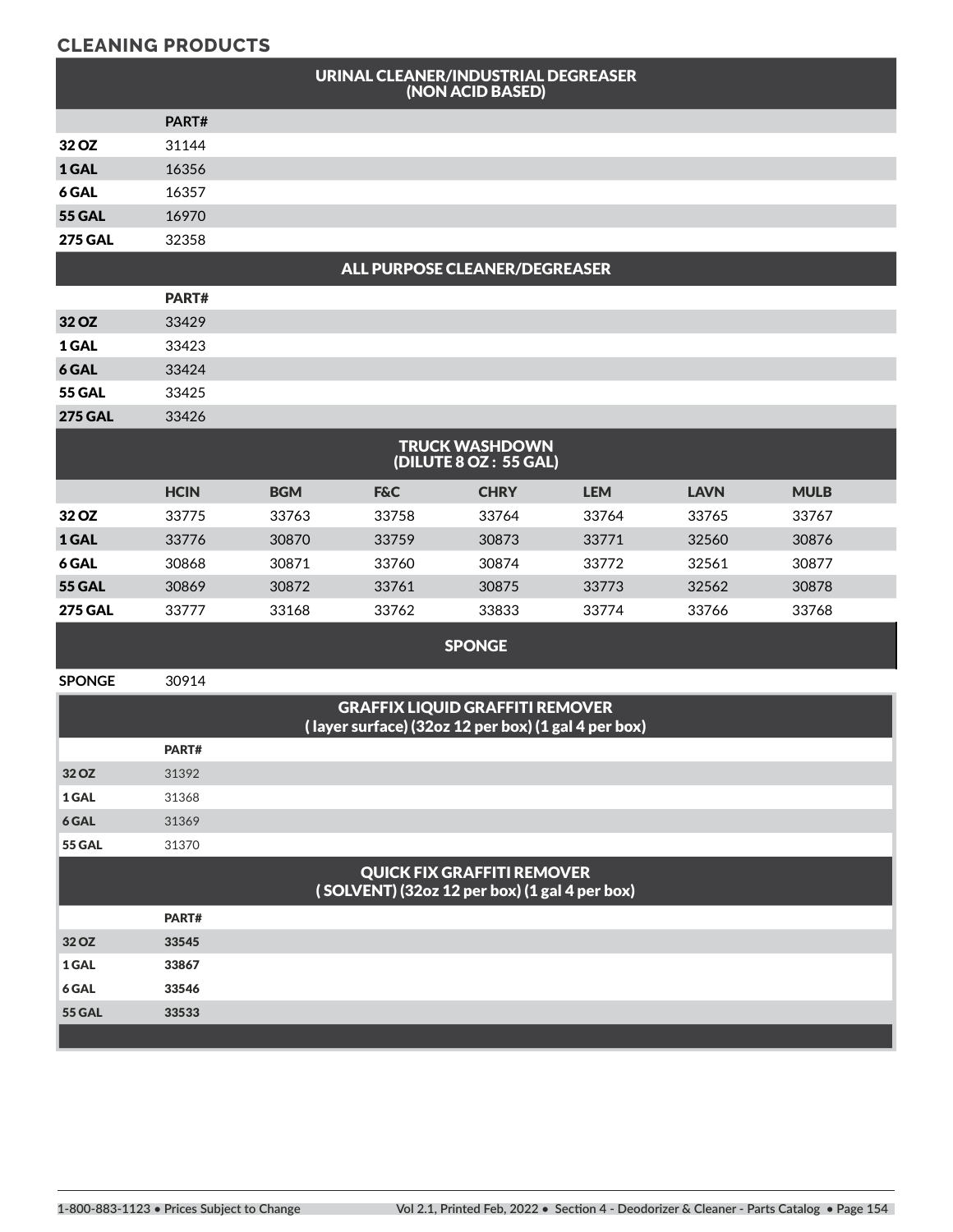| <b>STANDARD DISPENSERS</b><br>(SERVICE PORTIONS: 1GAL=1OZ)     |              |                                                                                   |  |  |  |  |
|----------------------------------------------------------------|--------------|-----------------------------------------------------------------------------------|--|--|--|--|
| <b>SPRAYER</b>                                                 | 31294        | (CABANA SPRAY & URINAL CLEANER)                                                   |  |  |  |  |
| 32 OZ                                                          | 30772        | SQUEEZE & POUR (1/2 OR 10Z MEASUREMENTS) *** NEED TO ADD 30178                    |  |  |  |  |
| 32 OZ CAP                                                      | 30178        | CAP-FOIL H/SEAL CRC 28/400                                                        |  |  |  |  |
| 1 GAL                                                          | 16366        | DISPENSER PUMP-1 GAL JUG                                                          |  |  |  |  |
| <b>HEAVY DUTY DISPENSERS</b><br>(SERVICE PORTIONS: 55GAL=15OZ) |              |                                                                                   |  |  |  |  |
| <b>PART#</b>                                                   |              |                                                                                   |  |  |  |  |
| <b>SPRAYER</b>                                                 | 17754        | SPRAYER- CHEM RESISTANT GREEN                                                     |  |  |  |  |
| <b>55 GAL</b>                                                  | 31998        | PUMP-HEAVY DUTY STAINLESS 55G                                                     |  |  |  |  |
| <b>CONTAINERS</b>                                              |              |                                                                                   |  |  |  |  |
|                                                                | <b>PART#</b> |                                                                                   |  |  |  |  |
| 32 OZ                                                          | 30405        | NEED TO ADD 31294<br>(CABANA SPRAY & URINAL CLEANER) OR 17754 (DELIMER & GRAFFIX) |  |  |  |  |
| 1 GAL                                                          | 30151        | NEED TO ADD 30152 TO ANY ORDER OF THIS PRODUCT                                    |  |  |  |  |
| <b>1 GAL CAP</b>                                               | 30152        | CAP-1 GALLON ROUND NATURAL                                                        |  |  |  |  |
| <b>SUPER TUBE</b>                                              | 9927-699     |                                                                                   |  |  |  |  |
| <b>SUPER TUBE CAP</b>                                          | 9913-699     |                                                                                   |  |  |  |  |
| 6 GAL                                                          | 31497        | NEED TO ADD 31423 TO ANY ORDER OF THIS PRODUCT                                    |  |  |  |  |
|                                                                |              | <b>SPIGOTS</b>                                                                    |  |  |  |  |
|                                                                | PART#        |                                                                                   |  |  |  |  |
| 3/4"                                                           | 17225        |                                                                                   |  |  |  |  |
| 2"                                                             | 17752        |                                                                                   |  |  |  |  |
| <b>3/4" POLY</b>                                               | 9952-699     |                                                                                   |  |  |  |  |
|                                                                |              | <b>TOOLS</b>                                                                      |  |  |  |  |
|                                                                | <b>PART#</b> |                                                                                   |  |  |  |  |
| <b>EACH</b>                                                    | 17755        | LONG HANDLE GONG BRUSH                                                            |  |  |  |  |
| <b>EACH</b>                                                    | 17753        | <b>DRUM KEY</b>                                                                   |  |  |  |  |
| <b>EACH</b>                                                    | 20610        | 55 GAL BUNG ADAPTER                                                               |  |  |  |  |



**ACCESSORIES**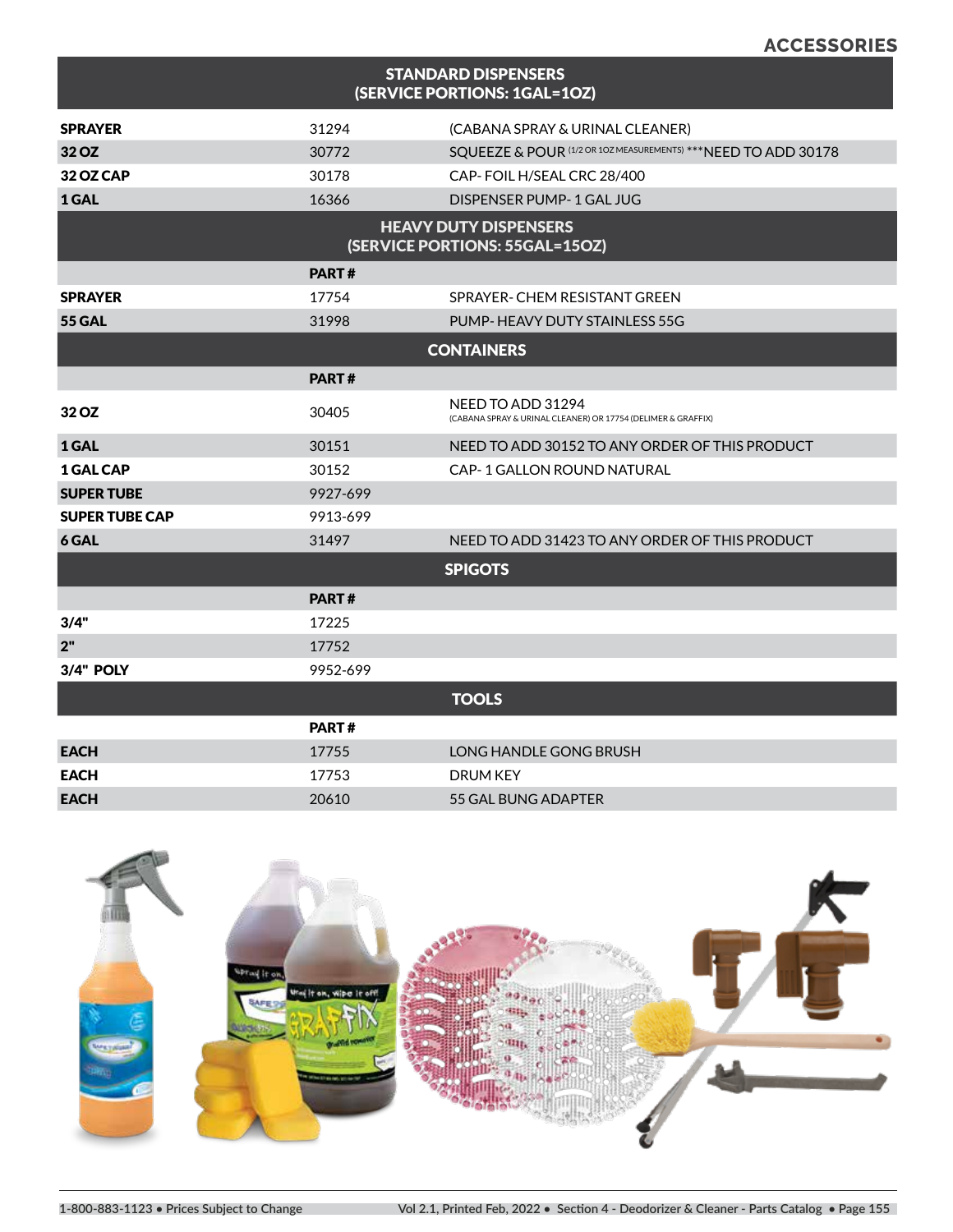| <b>HAND CARE</b>                                                                                                  |              |                                   |       |  |  |  |
|-------------------------------------------------------------------------------------------------------------------|--------------|-----------------------------------|-------|--|--|--|
| <b>SOAP</b><br>(SERVICE PER REFILL: 800ML=480 1000ML=600 1L=1600) (REFILLS PER CASE: 800ML=12 1000ML=10 1L=6)     |              |                                   |       |  |  |  |
|                                                                                                                   | PART#        |                                   |       |  |  |  |
| <b>800ML</b>                                                                                                      | 19325        | <b>WHITE-LONG SKINNY NIPPLE</b>   |       |  |  |  |
| <b>1000ML</b>                                                                                                     | 19326        | <b>WHITE- SHORT FAT NIPPLE</b>    |       |  |  |  |
| 1 <sub>L</sub>                                                                                                    | 33652        | <b>BLUE</b>                       |       |  |  |  |
| <b>SANITIZER</b><br>(SERVICE PER REFILL: 800ML=480 1000ML=600 1L=1600) (REFILLS PER CASE: 800ML=12 1000ML=6 1L=6) |              |                                   |       |  |  |  |
|                                                                                                                   | PART#        |                                   |       |  |  |  |
| 800ML                                                                                                             | 19327        | <b>GREEN-LONG SKINNY NIPPLE</b>   |       |  |  |  |
| <b>1000ML</b>                                                                                                     | 19328        | <b>GREEN- SHORT FAT NIPPLE</b>    |       |  |  |  |
| 1 <sub>L</sub>                                                                                                    | 33653        | PURPLE 6 PER CSAE                 |       |  |  |  |
| <b>1L ALCOHOL</b>                                                                                                 | 19009        | <b>GREEN</b>                      |       |  |  |  |
|                                                                                                                   |              | <b>DISPENSER KITS W/ HARDWARE</b> |       |  |  |  |
|                                                                                                                   | <b>800ML</b> | <b>1000ML</b>                     | 11    |  |  |  |
| <b>EACH</b>                                                                                                       | 20890        | 20891                             | 20892 |  |  |  |
| <b>DISPENSER NIPPLES</b>                                                                                          |              |                                   |       |  |  |  |
|                                                                                                                   | 800ML        | <b>1000ML</b>                     | 11    |  |  |  |
| <b>EACH</b>                                                                                                       | 20893        | 20894                             | 20895 |  |  |  |
| <b>BULK SOAP</b>                                                                                                  |              |                                   |       |  |  |  |
|                                                                                                                   | PART#        |                                   |       |  |  |  |
| <b>55 GAL</b>                                                                                                     | 30335        | <b>PINK</b>                       |       |  |  |  |
| <b>275 GAL</b>                                                                                                    | 32487        | <b>PINK</b>                       |       |  |  |  |

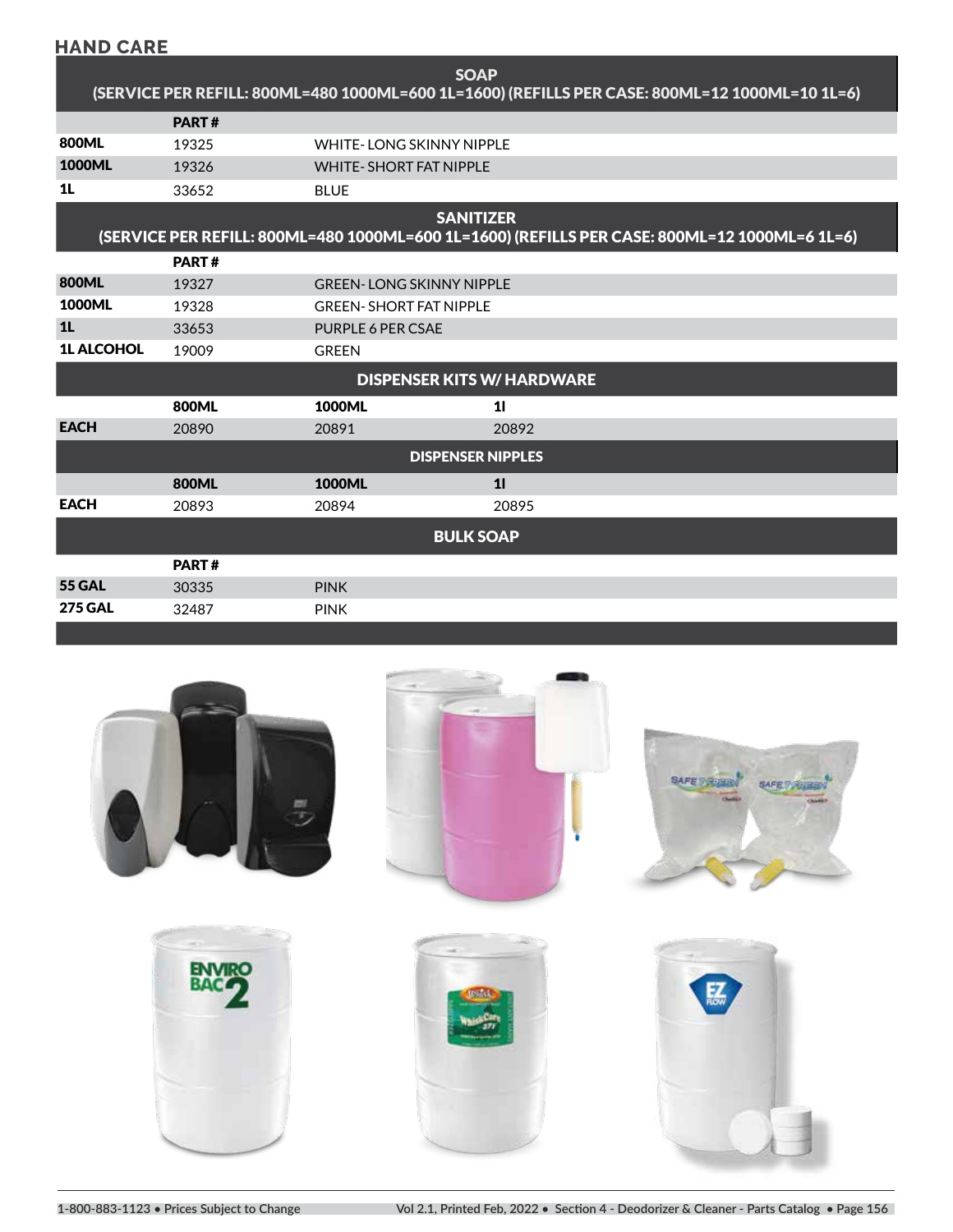| <b>HAND CARE</b> |
|------------------|
|------------------|

|                      |                               |                                            |                                                        | (400 ML CAPACITY)                                 | DEB DISPENSER FOR SANITIZER AND SPRAY SOAP            |       |             |
|----------------------|-------------------------------|--------------------------------------------|--------------------------------------------------------|---------------------------------------------------|-------------------------------------------------------|-------|-------------|
|                      |                               |                                            |                                                        | PART#                                             |                                                       |       |             |
| <b>DISPENSER</b>     |                               |                                            |                                                        | 9801-699                                          |                                                       |       |             |
|                      | <b>DISP. REPLACEMENT PUMP</b> |                                            |                                                        | 9810-699                                          |                                                       |       |             |
| <b>DISP HDWR KIT</b> |                               |                                            |                                                        | 9801-399                                          |                                                       |       |             |
|                      |                               |                                            | <b>STOKO MOISTURIZING SPRAY SOAP REFILL</b>            |                                                   | (400 ML EA. / 12 PER CASE) WITH 2,000 USES PER REFILL |       |             |
|                      |                               |                                            |                                                        | PART#                                             |                                                       |       |             |
| <b>REFILL</b>        |                               |                                            |                                                        | 9803-699                                          |                                                       |       |             |
|                      |                               |                                            | <b>STOKO INSTANT HAND SANITIZER REFILL</b>             |                                                   | (400 ML EA. / 12 PER CASE) WITH 2,000 USES PER REFILL |       |             |
|                      |                               |                                            |                                                        | PART#                                             |                                                       |       |             |
| <b>REFILL</b>        |                               |                                            |                                                        | 9802-699                                          |                                                       |       |             |
|                      |                               |                                            | <b>STOKO TOILET SEAT SANITIZER REFILL</b>              |                                                   | (400 ML EA. / 12 PER CASE) WITH 2,000 USES PER REFILL |       |             |
|                      |                               |                                            |                                                        | PART#                                             |                                                       |       |             |
| <b>REFILL</b>        |                               |                                            |                                                        | 9805-699                                          |                                                       |       |             |
|                      |                               |                                            |                                                        | <b>GOJO HAND SANITIZER</b>                        |                                                       |       |             |
|                      |                               |                                            |                                                        | PART#                                             |                                                       |       |             |
|                      |                               |                                            | PURELL NXT DISPENSER - (1000 ML CAPACITY / 6 PER CASE) | 9057-699                                          |                                                       |       |             |
|                      |                               | PURELL NXT REFILL - (1000 ML / 8 PER CASE) |                                                        | 9063-699                                          |                                                       |       |             |
|                      |                               |                                            | <b>PATHFINDER SOLUTION BABY POWER FRESH</b>            |                                                   |                                                       |       |             |
|                      | PART#                         |                                            |                                                        |                                                   |                                                       |       |             |
| 6 GAL                | 33718                         |                                            |                                                        |                                                   |                                                       |       |             |
| <b>55 GAL</b>        | 33719                         |                                            |                                                        |                                                   |                                                       |       |             |
|                      |                               |                                            |                                                        | <b>EXHAUST VAPORIZER SCENT</b>                    |                                                       |       |             |
|                      | <b>MULB</b>                   |                                            |                                                        |                                                   |                                                       |       |             |
| 32 OZ                | 20996                         |                                            |                                                        |                                                   |                                                       |       |             |
| 1 GAL                | 20543                         |                                            |                                                        |                                                   |                                                       |       |             |
| 6 GAL                | 20544                         |                                            |                                                        |                                                   |                                                       |       |             |
|                      |                               |                                            |                                                        | <b>PUMP OIL ADDITIVE</b><br>(MIX 4OZ TO 1 GALLON) |                                                       |       |             |
|                      | <b>CHRY</b>                   | <b>MULB</b>                                | <b>HCIN</b>                                            | <b>BGUM</b>                                       |                                                       |       |             |
| 32 OZ                | 30774                         | 33873                                      | 33874                                                  | 33872                                             |                                                       |       |             |
| 1 GAL                | 30547                         | 31960                                      | 31269                                                  | 30546                                             |                                                       |       |             |
| 6 GAL                | 31628                         | 31135                                      | 33876                                                  | 33875                                             |                                                       |       |             |
|                      |                               |                                            |                                                        | <b>FRAGRANCE BOOST</b>                            |                                                       |       |             |
|                      | <b>BGUM</b>                   | <b>CHRY</b>                                | <b>LAVN</b>                                            | <b>MULB</b>                                       | <b>LEM TWIST</b>                                      | COCO  | <b>HCIN</b> |
| 32 OZ                | 30856                         | 30969                                      | 33222                                                  | 21116                                             | 30673                                                 | 33474 | 31136       |
|                      |                               |                                            |                                                        | <b>NON STAINING DIE</b>                           |                                                       |       |             |
|                      | <b>BGUM</b>                   |                                            |                                                        |                                                   |                                                       |       |             |
| 2LB                  | 30915                         |                                            |                                                        |                                                   |                                                       |       |             |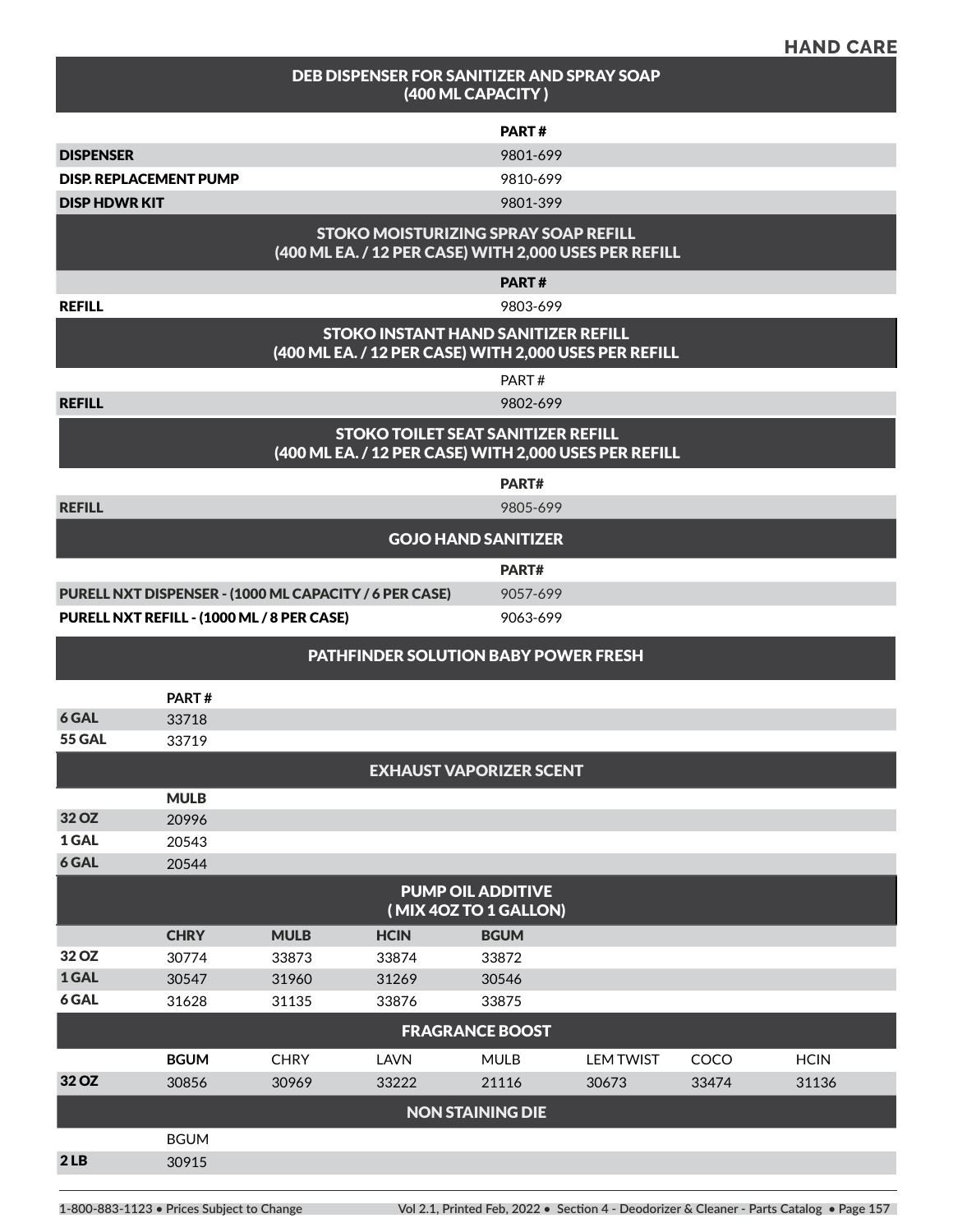| <b>REV</b><br><b>ITEM#</b> | <b>Popular Deodorizer Products</b>  | <b>ITEM TYPE</b>        | <b>PRICE</b><br><b>EACH</b> |
|----------------------------|-------------------------------------|-------------------------|-----------------------------|
| 33899                      | Case-Sup Turb Tubes Razl 6X1L       |                         |                             |
| 33891                      | Case-Sup Turb Tubes Frcl 6X1L       |                         |                             |
| 33897                      | Case-Super Tubes Mulb 6X1L          |                         |                             |
| 33887                      | Case-Super Tubes Bgum 6X1L          |                         |                             |
| 33893                      | Case-Sup Turb Tubes Lavn 6X1L       |                         |                             |
| 9241-866-005               | Blue Works 150 Fragrance of t       |                         |                             |
| 9285-807-01                | Super Tubes Razzle Berry Frag       |                         |                             |
| 31628                      | Additive-Pump Oil Chry 6 Gal        | <b>ADDITIVE</b>         |                             |
| 31465                      | CABANA SPRAY- CHRY 32oz W/SPRY      | <b>CABANASPRAY</b>      |                             |
| 31468                      | CABANA SPRAY- MULB 32oz W/SPRY      | CABANASPRAY             |                             |
| 31467                      | CABANA SPRAY-BGUM 32oz W/SPRY       | <b>CABANASPRAY</b>      |                             |
| 17204                      | CABANA SPRAY- MULB 6 GAL            | <b>CABANASPRAY</b>      |                             |
| 17178                      | Cabana Spray-Chry 1 Gal             | CABANASPRAY             |                             |
| 33750                      | Cabana Spray-Cocr 32oz W/Spry       | <b>CABANASPRAY</b>      |                             |
| 17196                      | Cabana Spray-Bgum 6 Gal             | <b>CABANASPRAY</b>      |                             |
| 17194                      | Cabana Spray-Bgum 1 Gal             | CABANASPRAY             |                             |
| 17202                      | Cabana Spray-Mulb 1 Gal             | CABANASPRAY             |                             |
| 17180                      | Cabana Spray-Chry 6 Gal             | <b>CABANASPRAY</b>      |                             |
| 33696                      | Cabana Spray-Cocr 6 Gal             | CABANASPRAY             |                             |
| 17198                      | Cabana Spray-Bgum 55 Gal            | <b>CABANASPRAY</b>      |                             |
| 31470                      | Cabana Spray-Hcin 32oz W/Spry       | CABANASPRAY             |                             |
| 32490                      | Cabana Spray-Lavn 1 Gal             | <b>CABANASPRAY</b>      |                             |
| 17182                      | Cabana Spray- Chry 55 Gal           | <b>CABANASPRAY</b>      |                             |
| 32489                      | CABANA SPRAY- LAVN 3207 W/SPRY      | <b>CABANASPRAY</b>      |                             |
| 32491                      | CABANA SPRAY-LAVN 6 GAL             | CABANASPRAY             |                             |
| 17206                      | Cabana Spray-Mulb 55 Gal            | <b>CABANASPRAY</b>      |                             |
| 33738                      | Cabana Spray-Frcl 32oz W/Spry       | CABANASPRAY             |                             |
| 33422                      | ALL PURP CLEAN/DEGREASER-32oz       | <b>CLEANER</b>          |                             |
| 31144                      | Urinal Cleaner/Degreaser-32oz       | <b>FNCURINALCLEANER</b> |                             |
| 30969                      | FRAGRANCE BOOST- CHRY 32oz          | <b>FRAGRANCEBOOST</b>   |                             |
| 30856                      | FRAGRANCE BOOST-BGUM 32oz           | <b>FRAGRANCEBOOST</b>   |                             |
| 31392                      | <b>GRAFF REMOVER- GRAFFIX 32oz</b>  | <b>GRAFFITIREMOVER</b>  |                             |
| 33545                      | <b>GRAFF REMOVER- QUICKFIX 32oz</b> | <b>GRAFFITIREMOVER</b>  |                             |
| 31368                      | Graff Remover- Graffix 1 Gal        | <b>GRAFFITIREMOVER</b>  |                             |
| 31369                      | Graff Remover- Graffix 6 Gal        | <b>GRAFFITIREMOVER</b>  |                             |
| 32339                      | Qk Blue-Bgum Winter/Ev 255/Cs       | <b>QKSCENTS</b>         |                             |
| 33633                      | Qk Blue- Bgum Summer 255/Cs         | <b>QKSCENTS</b>         |                             |
| 33949                      | Eco Blue-Lavn 255/Cs                | <b>QKSCENTS</b>         |                             |
| 32412                      | QK BLUE-BGUM SUMMER 250/CS          | <b>QKSCENTS</b>         |                             |
| 16357                      | URINAL CLEANER/DEGREASER-6GAL       | <b>URINALCLEANER</b>    |                             |
| 16356                      | URINAL CLEANER/DEGREASER-1GAL       | <b>URINALCLEANER</b>    |                             |
| 16970                      | URINAL CLEANER/DEGREASER-55GL       | URINALCLEANER           |                             |